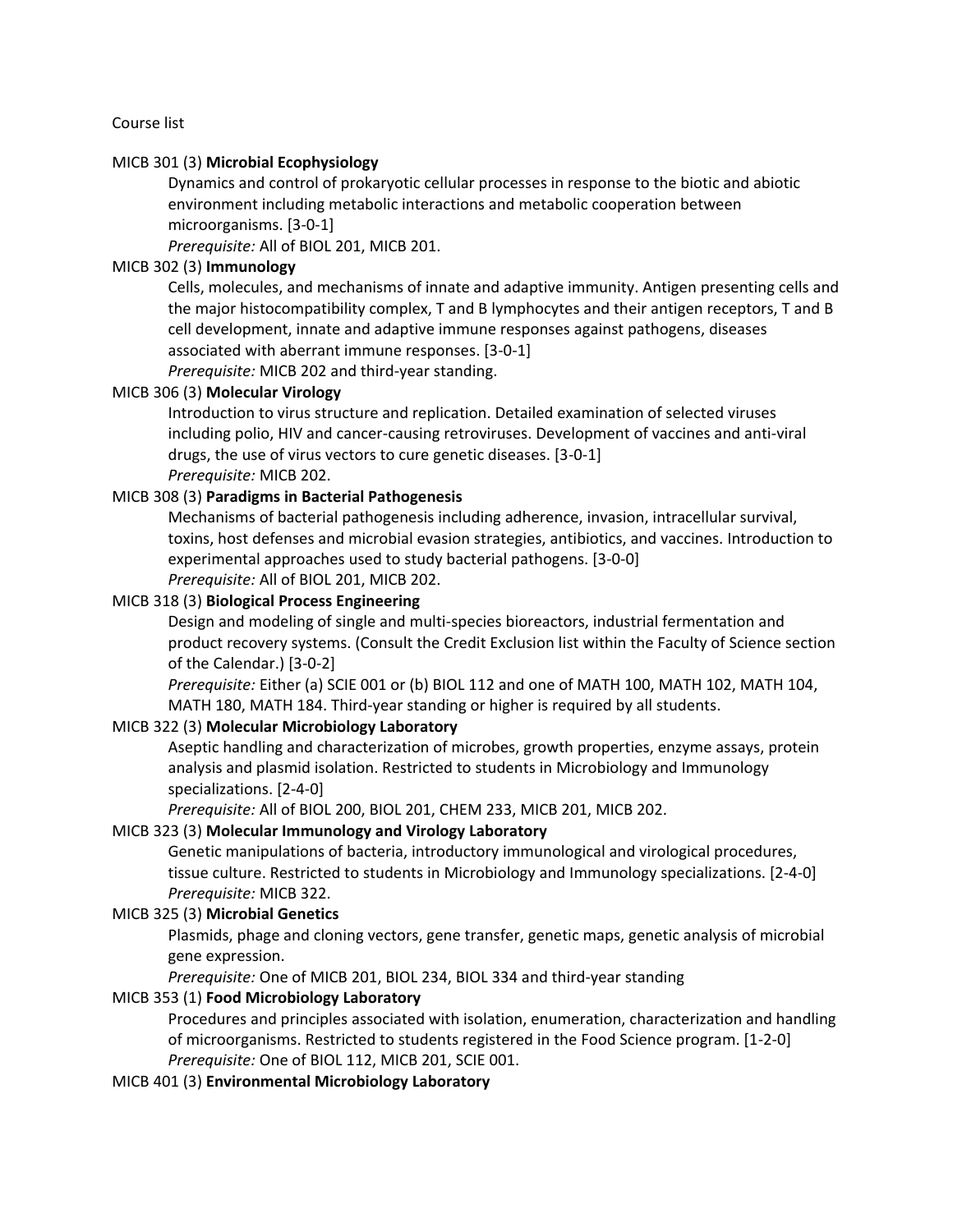Microbiological analysis using culture, microscopic, gene characterization, chemical and immunological techniques. [2-4-0]

*Prerequisite:* MICB 322 and MICB 301.

# MICB 402 (3) **Advanced Immunology**

Molecular basis of lymphocyte development, activation and adhesion; immunogenetics and the major histocompatibility complex. Consult the credit exclusion list within the Faculty of Science section of the calendar. [3-0-1]

*Prerequisite:* MICB 302. A standing of at least 68% in MICB 302 is recommended.

*Corequisite:* One of BIOL 234, BIOL 334, BIOL 335, MICB 325.

# MICB 404 (3) **Topics in Molecular Bacterial Pathogenesis**

A lecture/discussion/library research course. Topics such as antibiotic resistance, pathogen genomics; host-pathogen interactions; evolution of pathogens; host responses to infection, invasive mechanisms, resistance mechanisms. [1-0-4]

*Prerequisite:* MICB 302 and one of MICB 308, MICB 403, MICB 408.

# MICB 405 (3) **Bioinformatics**

Computational methods to analyze genome and protein sequences to derive structural and functional information. Related topics in functional genomics. [3-0-1]

*Prerequisite:* One of MICB 301, MICB 324, MICB 325, BIOC 300, BIOC 302, BIOC 303, BIOL 335.

# MICB 406 (3) **Topics in Molecular Virology**

Presentations, library research, paper reviews, class discussions about current research in virology. Topics such as molecular targets in viral therapy; chronic viral infection; virus-host cell interaction. [1-0-4]

*Prerequisite:* MICB 306.

# MICB 407 (3) **Viral Infections in Humans**

Interactions between viruses and humans; pathogenesis; persistence and viral oncogenesis; virological diagnosis and treatment. (Consult the Credit Exclusion list within the Faculty of Science section of the Calendar.) [3-0-0]

*Prerequisite:* MICB 306.

## MICB 408 (3) **Advanced Bacterial Pathogenesis**

Current and emerging themes in bacterial pathogenesis including cellular microbiology, bacterial cell biology processes and their role in virulence including secretion systems to deliver virulence factors and immune evasion strategies employed by pathogens. Development of antibiotics and resistance to antibiotics. [3-0-0]

*Prerequisite:* MICB 308. MICB 302 and MICB 325 are recommended.

# MICB 412 (3) **Topics in Immunological Research**

Presentations, library research, paper reviews and class discussion on selected areas of advanced molecular and cellular immunological research. [1-0-4] *Prerequisite:* MICB 302 and one of MICB 402, MEDG 410.

# MICB 418 (3) **Industrial Microbiology and Biotechnology**

Exploitation of microbial and animal cells for the industrial production of chemicals ranging from alcohol to therapeutic proteins. Genetic manipulation of cellular characteristics, fermentation methods, patenting and governmental approval processes. [3-0-0] *Corequisite:* One of BIOL 335, MICB 325.

## MICB 421 (3) **Experimental Microbiology**

Research in microbial physiology and molecular genetics. Guided and independent laboratory projects are developed. [2-4-0]

*Prerequisite:* One of MICB 323, BIOT 380.

## MICB 424 (3) **Cellular Dynamics of Pathogenic and Environmental Bacteria**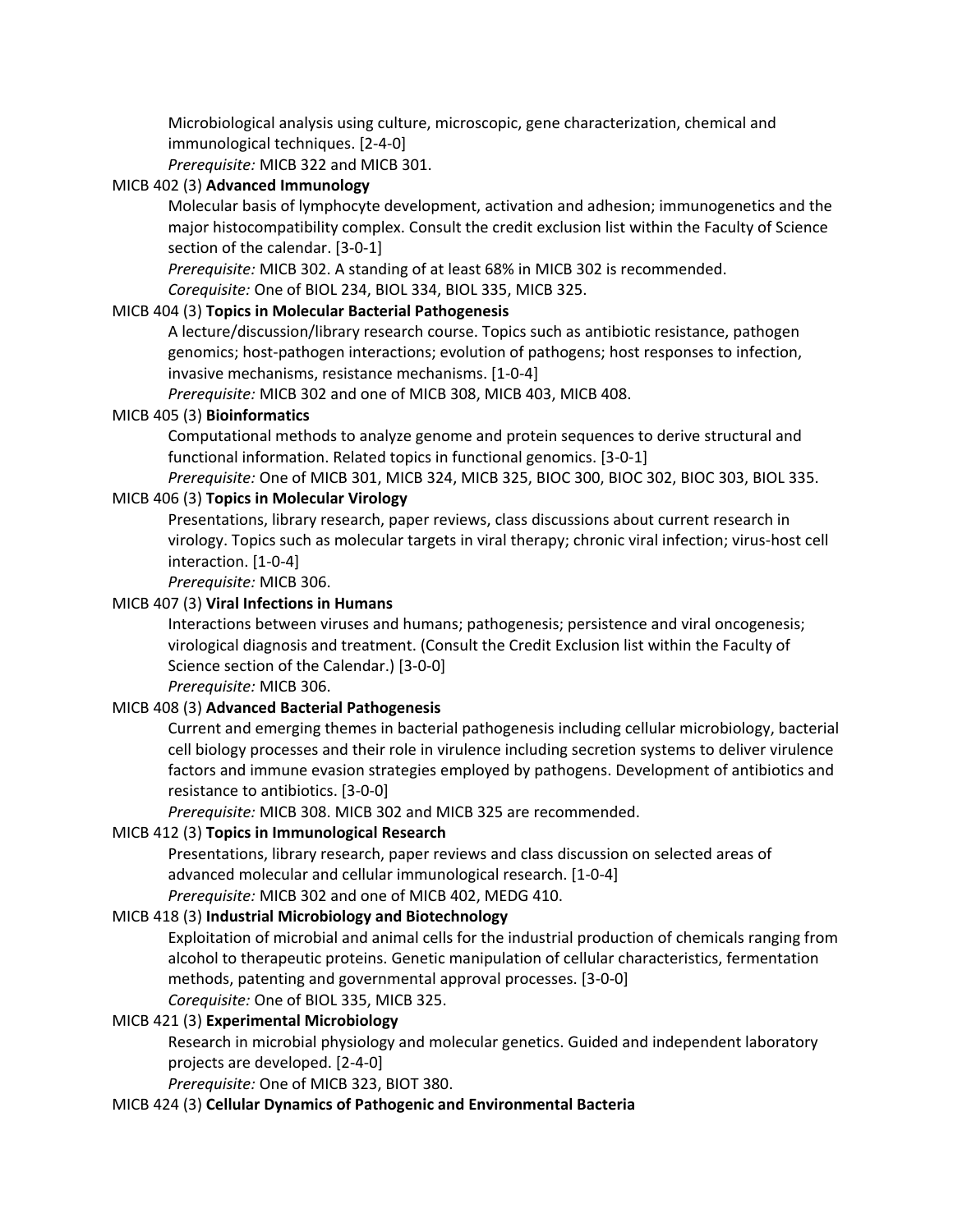Regulatory and signalling networks in bacterial cells with emphasis on how cellular and environmental cues are detected and integrated during different growth or life history stages of important pathogenic and environmental bacteria. [3-0-0]

*Prerequisite:* Either (a) MICB 301 or (b) all of MICB 201, MICB 325.

# MICB 425 (3) **Microbial Ecological Genomics**

Intrinsic and extrinsic forces driving prokaryotic genome evolution. Gene transfer; microbial species concepts; community genome structure, function and dynamics; ecological impacts of microbial genome diversity. Emphasis on problem solving and experimental design. [3-3-0] *Prerequisite:* One of BIOL 335, MICB 325. One of MICB 201 or MICB 301 is recommended.

# MICB 502 (3) **Advanced Immunogenetics**

Consult the Credit Exclusion List in the Faculty of Science section of the Calendar. *This course is not eligible for Credit/D/Fail grading.*

# MICB 503 (3) **Bacterial Cytology and Genetics**

*This course is not eligible for Credit/D/Fail grading.*

## MICB 505 (3) **Molecular Microbiology**

*This course is not eligible for Credit/D/Fail grading.*

## MICB 506 (3/6) d **Microbiological and Immunological Research**

Developing, discussing, and undertaking research projects. Oral communication skills, peer review skills, scientific ethics, and the ability to critically evaluate papers in the literature. To be taken only with permission of the department head. *This course is not eligible for Credit/D/Fail grading.*

## MICB 507 (3) **Topics in Molecular Pathogenesis and Immunology**

*This course is not eligible for Credit/D/Fail grading.*

## MICB 508 (3) **Molecular Genetics of Plant-Microbe Interactions**

Consult the Credit Exclusion List in the Faculty of Science section of the Calendar. *This course is not eligible for Credit/D/Fail grading.*

## MICB 548 (6) **Directed Studies on an Approved Problem**

*This course is not eligible for Credit/D/Fail grading.*

## BIOC 402 (3) **Proteins: Structure and Function**

Structural components of proteins, classification by primary, secondary and tertiary structure, protein chemistry and purification, peptide and protein synthesis by chemical means and threedimensional structure determination using X-ray diffraction and NMR. [3-0-0] *Prerequisite:* One of BIOC 300, BIOC 302, BIOC 303. A minimum standing of 65% is recommended in these courses.

## BIOC 403 (3) **Enzymology**

Kinetic analysis, catalytic mechanisms, transition state stabilization and regulation of activity, strategies for active site characterization and case studies of well-documented enzyme systems. Credit given for only one of BIOC 403, CHEM 413 or CHEM 569. [3-0-0]

*Prerequisite:* BIOC 402. A minimum standing of 65% is recommended.

## BIOC 404 (3) **Biochemical Methods**

Theory and application of classical and emerging technologies in biochemical research. Emphasis on using primary literature and oral presentation skills. Restricted to Honours students in Biochemistry or others with permission of the instructor. [1-0; 2-0]

## BIOC 410 (3) **Nucleic Acids-Structure and Function**

Chemical, physical and biological properties of nucleic acids and their role in replication, transcription, translation and regulation of expression of genetic material. Credit will not be given for both BIOC 410 and 510. [3-0-0]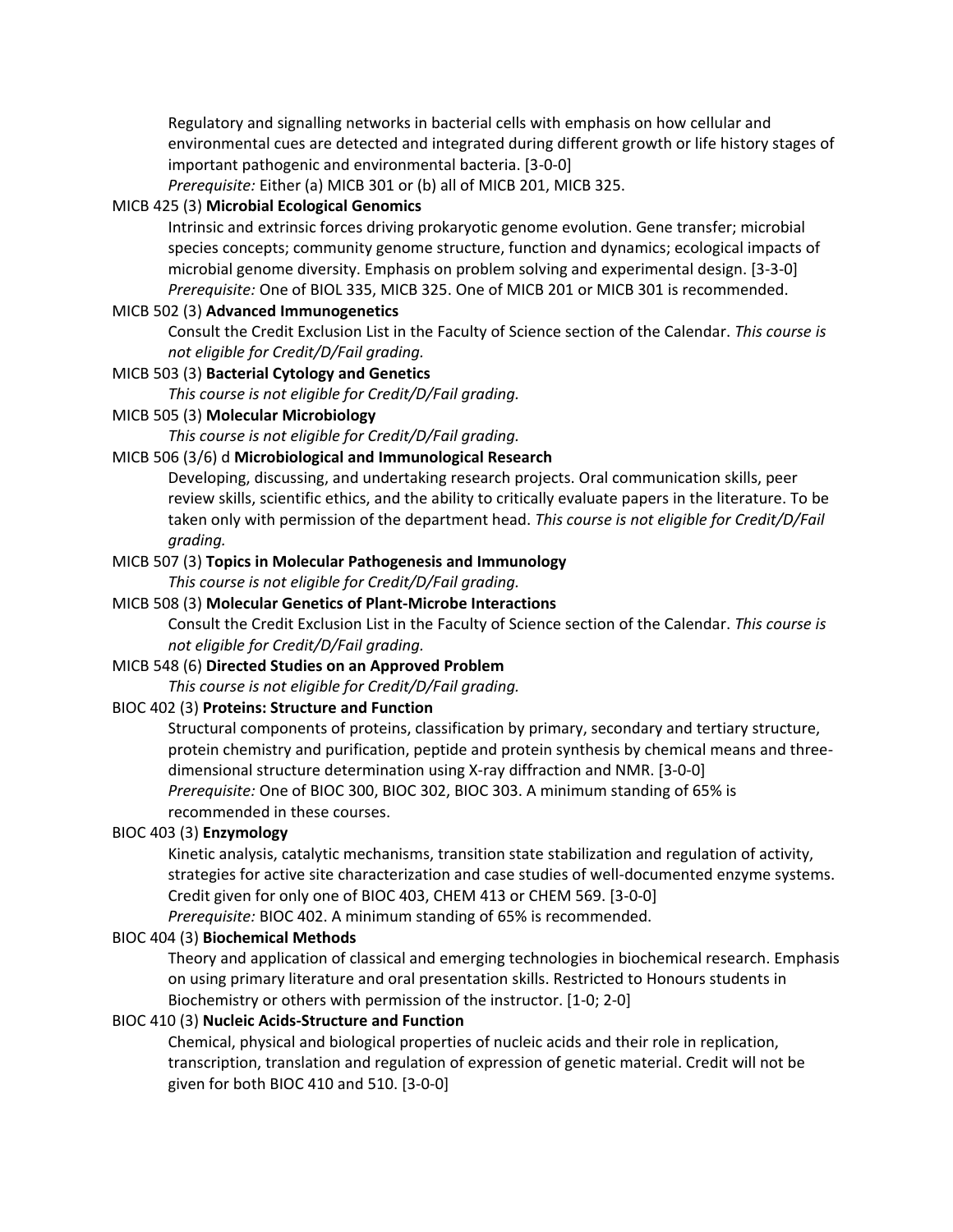*Prerequisite:* All of BIOC 303, BIOL 335. A minimum standing of 65% is recommended in these courses.

# BIOC 420 (3) **Advanced Biochemical Techniques**

Multi-week experiments in areas of contemporary biochemistry research using classical and modern techniques. Emphasis on experimental design, technique, critical analysis of data, and scientific communication skills. Restricted to Honours students in Biochemistry and others with permission of the instructor. [0-6-0]

*Corequisite:* BIOC 404.

# BIOC 421 (3) **Recombinant DNA Techniques**

Multi-week experiments involving contemporary nucleic acid research, cloning and recombinant protein engineering. Emphasis is on experimental design, critical analysis of data and scientific communication skills. Restricted to Major students in Biochemistry. [0-6-0] *Prerequisite:* All of BIOC 301, BIOC 410.

# BIOC 440 (3) **Concepts in Molecular Biology**

Developing areas of molecular biology, focusing on experimental design and data analysis. Signal transduction, the use of model eukaryotes, and the regulation of gene expression. [3-0-0] *Prerequisite:* All of BIOC 303, BIOC 402, BIOC 410.

# BIOC 448 (3/6) c **Directed Studies in Biochemistry**

A library (3 credits) or a laboratory project with written report (3 or 6 credits) allowing a student to undertake an investigation on a specific topic as agreed upon by the faculty and student. *Prerequisite:* Permission of the Department Head is required.

## BIOC 449 (3/6) c **Honours Thesis**

A research problem under the direction of a faculty member. Restricted to Honours students.

## BIOC 450 (3) **Membrane Biochemistry**

Biochemistry of membranes and membrane proteins, membrane fusion, electrical signaling, and the involvement of membrane proteins in disease and drug development. [3-0-0] *Prerequisite:* All of BIOC 303, BIOC 402, BIOC 410.

## BIOC 460 (3) **Advanced Techniques in Biochemistry**

Theoretical basis and practical applications of a selection of advanced techniques currently used in biochemical research. Topics will vary. [3-0-0]

*Prerequisite:* All of BIOC 303, BIOC 402, BIOC 410.

## BIOC 509 (3) **Membrane Structure and Function**

The physical properties and functional roles of lipids in membranes, liposomes, membrane permiability; membrane function; structure, biosynthesis and cell sorting of membrane proteins; and the structure-function relationships of channels, transporters and receptors. Given in alternate years. *This course is not eligible for Credit/D/Fail grading.* [3-0]

## BIOC 510 (3) **Nucleic Acids: Structure and Function**

Structure and function of nucleic acids and their role in replication, transcription, translation and expression of genetic information. Credit will not be given for both BIOC 410 and 510. *This course is not eligible for Credit/D/Fail grading.* [3-0]

## BIOC 511 (3) **Biochemical Aspects of Cellular Regulation**

A lecture and discussion course on the molecular basis of cellular regulation with special emphasis on mammalian cells. Mechanisms involved in the responses of cells to adrenergic, steroid and peptide hormones and growth factors. Regulation of the concentration and specific activity of key enzymes, transport systems and structural proteins. Given in alternate years. *This course is not eligible for Credit/D/Fail grading.* [3-0]

## BIOC 514 (3) **Advanced Topics in Protein Chemistry**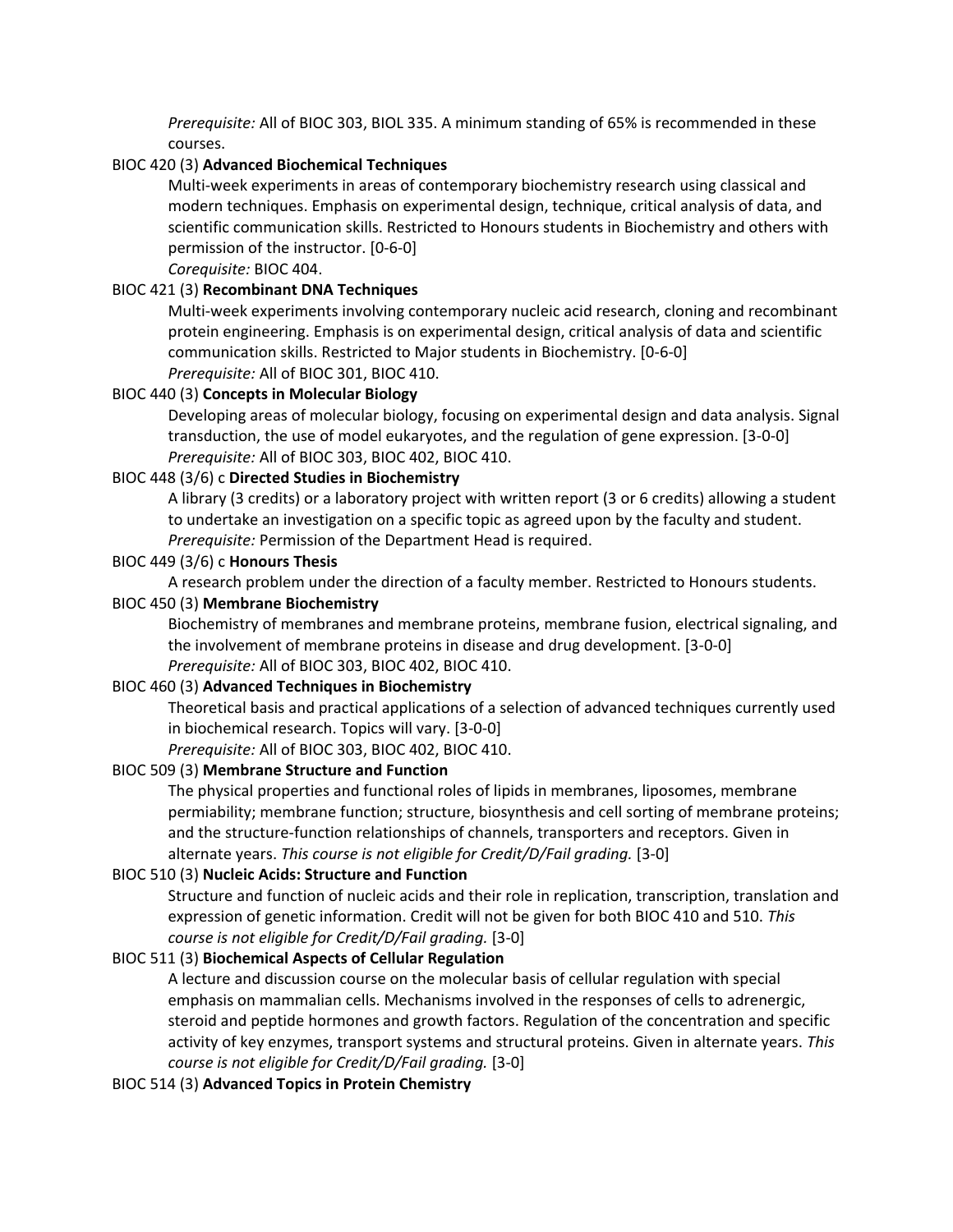Topics will include contemporary theoretical and experimental investigation of protein structure-function relationships. Topics will vary. Given in alternate years. *This course is not eligible for Credit/D/Fail grading.* [3-0]

# BIOC 521 (3) **Advanced Topics in Molecular Biology**

Discussions based on topics in the current literature. *This course is not eligible for Credit/D/Fail grading.* [3-0]

*Prerequisite:* One of BIOC 410, BIOC 510.

## BIOL 402 (3) **Aquatic Ecology**

Theoretical and applied limnology; ecology of inland water organisms in relation to physical, chemical and biological factors. One weekend field trip required. [2-4-0]

*Prerequisite:* One of BIOL 300, STAT 200 and one of BIOL 230, BIOL 302, BIOL 303, BIOL 304.

## BIOL 404 (3) **Ecological Methodology**

Design, execution, and analysis of ecological surveys and experiments. Practical field methods for estimating population metrics and describing community structure. Computer techniques for the statistical analysis of ecological data. [2-4-0]

*Prerequisite:* One of BIOL 300, STAT 200 and one of BIOL 230, BIOL 302, BIOL 303, BIOL 304.

# BIOL 408 (6) **Principles of Applied Ecology**

Principles of animal and community ecology applicable to the management of animal resources; application of statistical and computer techniques for measuring, analyzing, modelling, and simulating resource systems; problems of multiple resource use. [2-2-0] *Prerequisite:* BIOL 300.

# BIOL 410 (3) **Current Topics in Animal Behaviour**

Lectures and seminar discussions on selected topics in animal behaviour. [2-0-2] *Prerequisite:* BIOL 310. Permission of the head of Zoology is also acceptable.

## BIOL 411 (3) **Insect Ecology**

Behavioural, population and community ecology of insects. Interactions between insects and plants and the application of the principles of insect ecology to biological control of insects and weeds. [3-0-0]

*Prerequisite:* Either (a) BIOL 205 or (b) all of AGRO 327, BIOL 327.

# BIOL 417 (3) **Phylogenetic Biology**

Biodiversity from an evolutionary perspective. The evolutionary (phylogenetic) tree of genetic descent that links all organisms: its reconstruction, interpretation, and implications for fields from ecology to molecular biology. [2-0-2]

*Prerequisite:* BIOL 200 and one of BIOL 234, BIOL 334. BIOL 336 is recommended

## BIOL 418 (3) **Evolutionary Ecology**

Ecological adaptation and evolutionary processes in contemporary populations; natural selection, variation, optimization, foraging theory, coevolution, arms races; life history theory, evolution of sex, sexual selection, evolution in managed populations. [2-2-0] *Prerequisite:* BIOL 336 and one of BIOL 230, BIOL 303, BIOL 304.

## BIOL 420 (3) **Ocean Conservation and Sustainability**

An interdisciplinary conservation course with a solutions-oriented approach to marine issues, drawing from natural sciences, social sciences, business, law, and communication. *This course is not eligible for Credit/D/Fail grading.* [2-0-3]

Fourth-year standing.

## BIOL 421 (3) **Plant-Microbe Interactions**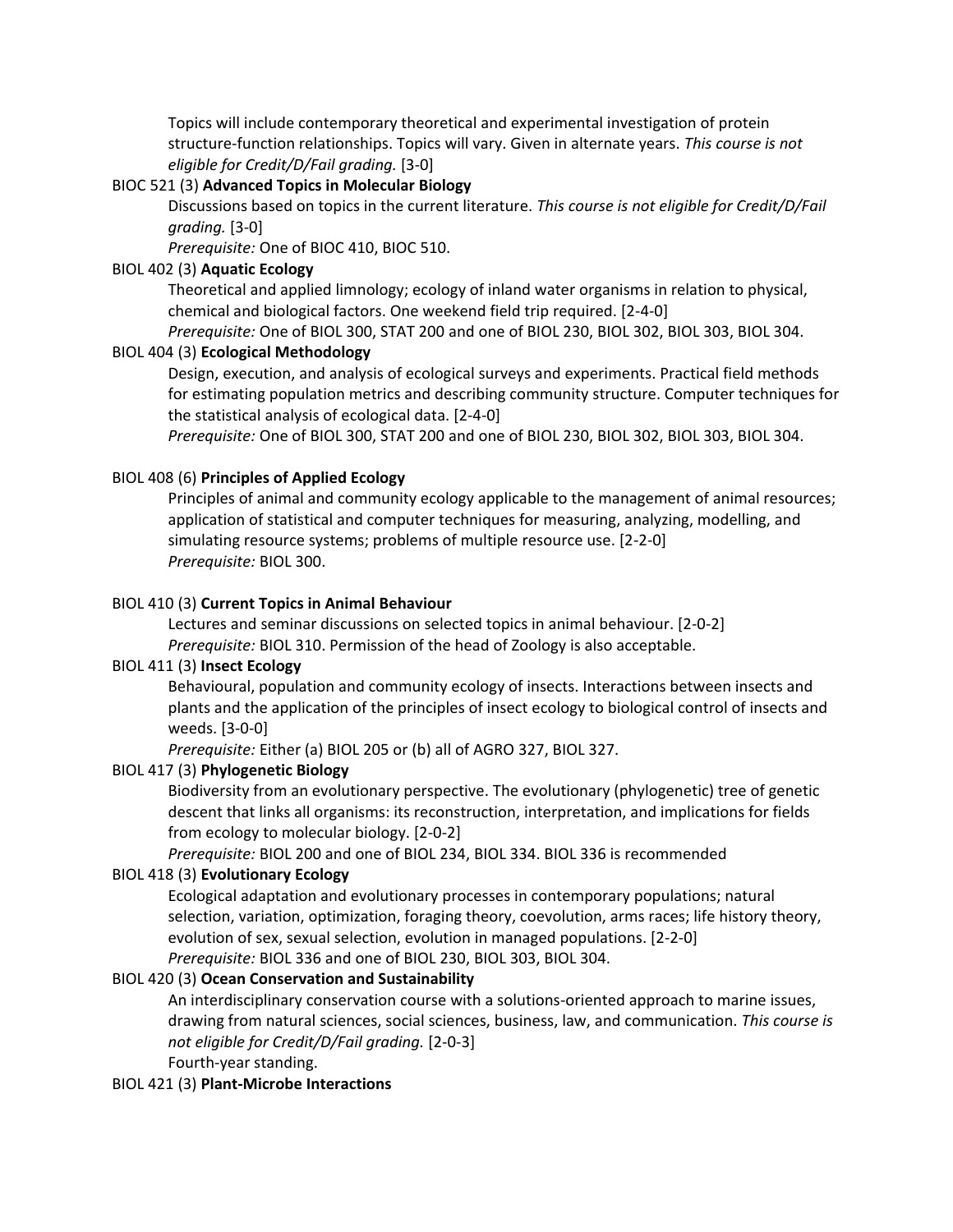Biology and physiology of selected plant-microbe relationships. Impacts of plant-microbe relationships on society. [3-0-2]

*Prerequisite:* BIOL 200 and one of BIOL 234, BIOL 260, BIOL 201.

*Equivalency:* APBI426

## BIOL 423 (3) **Plant Stress Ecophysiology**

Molecular mechanisms of plant responses to extreme environments. Consult the Faculty of Science Credit Exclusion List: www.students.ubc.ca/calendar/index.cfm?tree=12,215,410,414. [3-0-0]

*Prerequisite:* BIOL 351. BIOL 406 or 407 are recommended.

## BIOL 425 (3) **Biomechanics**

An analytical approach to the study of skeletal mechanics and animal locomotion. Selected topics in the structure and properties of biological materials, the functional design of skeletons for locomotion, and the fluid mechanics of swimming and flight. [2-3-0] *Prerequisite:* BIOL 325.

#### BIOL 426 (3) **Mammalogy**

Natural history, behavioral ecology and conservation of terrestrial mammals. The laboratory includes classification, life histories, and ecology, with particular attention to species from British Columbia. [2-3-0]

*Prerequisite:* BIOL 204.

#### BIOL 427 (3) **Ornithology and Herpetology**

Ecology, evolution, behavior, and conservation of birds, amphibians, and reptiles. Laboratories and field projects will focus on identification, systematics, and natural history, with particular attention to species from British Columbia. [2-3-0]

*Prerequisite:* BIOL 121.

#### BIOL 430 (3) **Genome Evolution**

Application of genetics and molecular biology to evolutionary problems. Emphasis on using macromolecular sequence information to answer questions about phylogeny and population structure, and on the evolutionary implications of recent discoveries in molecular genetics. [3-0- 0]

*Prerequisite:* One of BIOL 335, BIOL 336.

#### BIOL 431 (3) **Advanced Cell Biology**

Ultrastructure, biogenesis and evolution of bacterial and eukaryotic cells and cell organelles, including their macromolecular basis. [3-3-0]

*Prerequisite:* BIOL 200. And fourth-year standing.

#### BIOL 434 (3) **Population Genetics**

Theoretical and experimental aspects of population and quantitative genetics. [3-0-2] *Prerequisite:* BIOL 336 and either (a) all of BIOL 200, BIOL 234 or (b) one of BIOL 334, FRST 302.

#### BIOL 436 (3) **Integrated Functional Genomics**

Global transcript, protein, and metabolite profiling technologies and their integration; applications focus on plant functions and plant interactions with pathogens and pests. [3-0] *Prerequisite:* BIOL 335.

*Equivalency:* FNH 436

#### BIOL 437 (3) **Laboratory in Animal Cell Molecular Biology**

The use of recombinant DNA techniques to explore problems in animal developmental biology. [2-4-0]

*Prerequisite:* All of BIOL 331, BIOL 335 and one of BIOL 201, BIOC 300, BIOC 302, BIOC 303. Permission of the department head is also required.

## BIOL 438 (3) **Zoological Physics**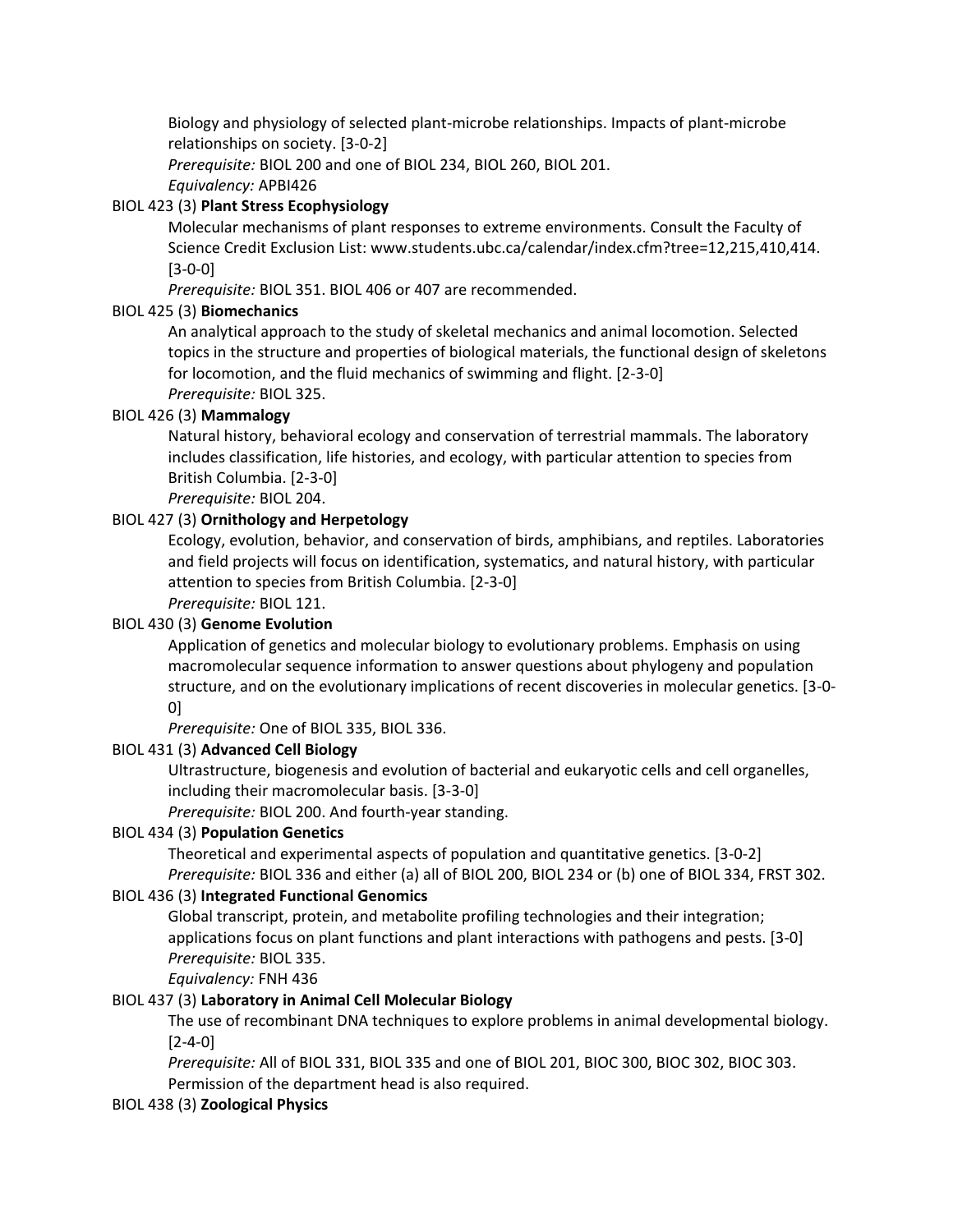Animal systems viewed from a physicist's perspective. Topics include sensory systems, energy budgets, locomotion, internal flows, physical advantages of grouping. [3-0-0] *Prerequisite:* One of PHYS 101, PHYS 107. BIOL 325 is recommended.

*Equivalency:* PHYS438 (1994S)

## BIOL 441 (3) **Animal Cell Biology**

Analysis of cellular organelles and the intracellular traffic between them, concentrating on mammalian cell systems. [3-0-0]

*Prerequisite:* All of BIOL 335, BIOL 360, BIOL 361 and one of BIOC 300, BIOC 302, BIOC 303. *Corequisite:* BIOL 362. BIOL 331 is recommended.

## BIOL 450 (3) **Molecular Adaptation of Animals to the Environment**

Physiological, biochemical, and molecular strategies of adaptation of animals to environmental challenges. The evolution of genetic and biochemical systems, and their impact on animal structure and function. [3-0-0]

*Prerequisite:* One of BIOL 362, BIOL 364 and one of BIOC 300, BIOC 302, BIOC 303. BIOL 454 is recommended.

#### BIOL 455 (3) **Comparative Neurobiology**

Current approaches in neurobiology, from the cellular to the behavioural level, are examined using representatives of vertebrate and invertebrate nervous systems. [3-0-2\*] *Prerequisite:* One of BIOL 362, BIOL 364, PSYC 360.

#### BIOL 456 (3) **Comparative and Molecular Endocrinology**

A comparative study of vertebrate and invertebrate endocrinology. [3-0-0] *Prerequisite:* BIOL 364.

## BIOL 457 (3) **Comparative Environmental Physiology**

A survey of physiological adaptions of animals to different environments. [3-0-0] *Prerequisite:* BIOL 364.

#### BIOL 458 (3) **Developmental Neurobiology**

Cellular, molecular and physiological aspects of nervous system development with applications to understanding adult nervous system function and neurological disorders. [3-0-0]

#### BIOL 459 (3) **Neurobiology of Sensory and Motor Systems**

Analysis of the mechanisms of sensory processing and motor orchestration using vertebrate and invertebrate model systems. Neural circuit structure, specialization, information coding, integration, and behaviour. [3-0-0]

## *Prerequisite:* BIOL 455.

#### BIOL 462 (3) **Ecological Plant Biochemistry**

The structure, biosynthesis, distribution and biological function of secondary plant metabolites. [3-0-0]

*Prerequisite:* All of BIOL 200, BIOL 201. BIOL 209 or BIOL 210 is recommended. *Equivalency:* FRST413

#### BIOL 463 (3) **Gene Regulation in Development**

Control of gene expression in development; the genetic and physiological basis of epigenetic determination; inductive interactions. [3-0-0]

*Prerequisite:* BIOL 335 and one of BIOC 300, BIOC 302, BIOC 303. BIOL 331 is recommended.

#### BIOL 464 (3) **Animal Developmental Genetics**

Role of genes in embryonic development. Emphasis on tissue specific expression patterns and the role of genetic networks in establishing cell types. [3-0-0] *Prerequisite:* BIOL 463.

#### BIOL 501 (3) **Quantitative Methods in Ecology and Evolution**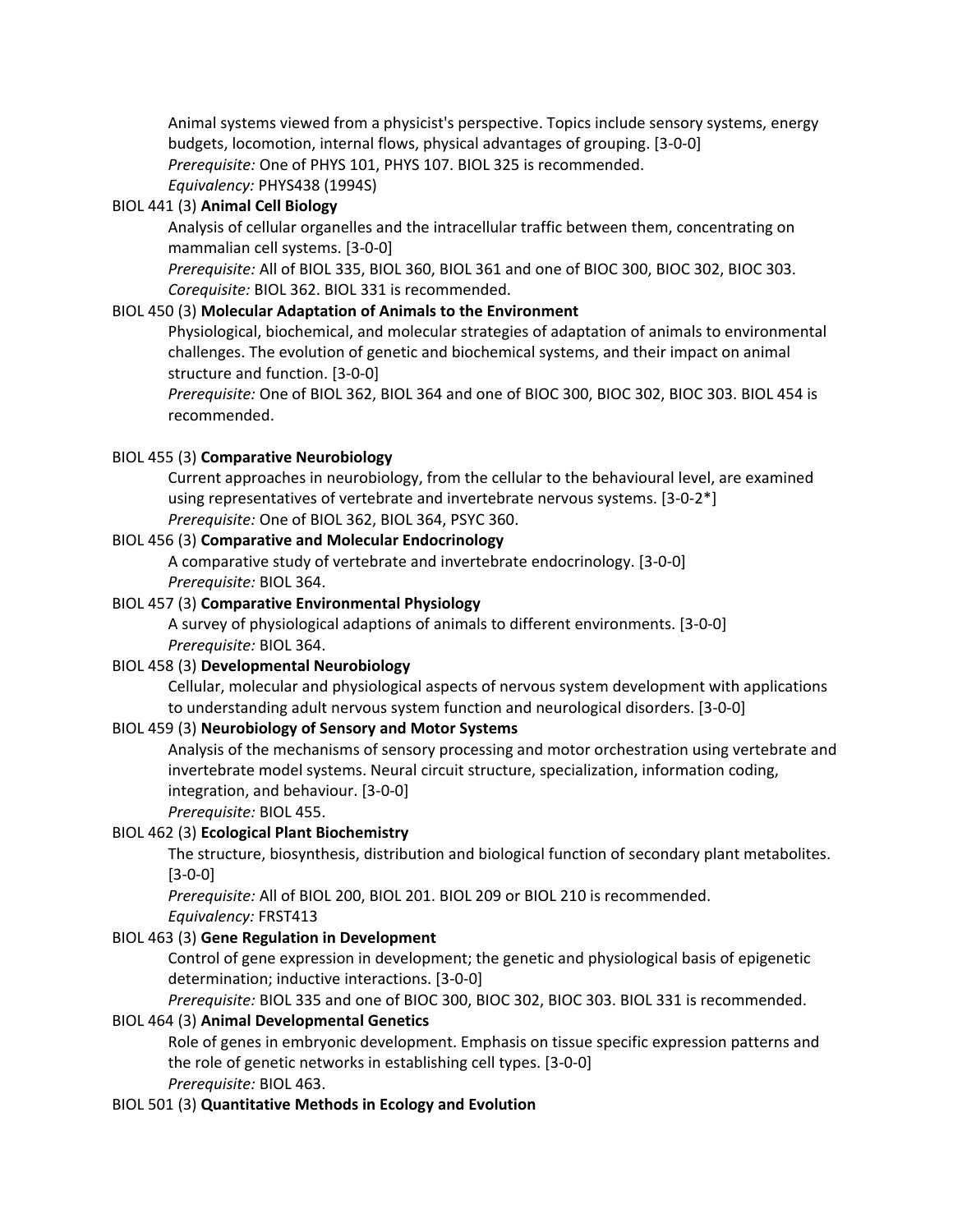*This course is not eligible for Credit/D/Fail grading. Prerequisite:* BIOL 300 or equivalent and graduate student standing.

#### BIOL 509 (3) **Population and Quantitative Genetics**

*This course is not eligible for Credit/D/Fail grading.*

#### BIOL 510 (3) **Applied Population Genetics**

*This course is not eligible for Credit/D/Fail grading. Equivalency:* FRST535

#### BIOL 522 (3/6) d **Topics in Marine Benthic Ecology**

*This course is not eligible for Credit/D/Fail grading.*

#### BIOL 525 (2-6) d **Topics in Systematics and Evolution**

*This course is not eligible for Credit/D/Fail grading.*

#### BIOL 530 (3) **The Biology of the Cell**

*This course is not eligible for Credit/D/Fail grading.*

#### BIOL 535 (3) **Teaching and Learning in the Life Sciences**

#### EOSC 474 (3) **Marine Pollution**

An interdisciplinary study of pollution, with examples drawn from coastal and oceanic environments, including areas of local interest. Intended for third and fourth year students with a background in the sciences. [3-0-0]

#### EOSC 475 (3) **Marine Microbiology**

Advanced biology, ecology and diversity of marine microbes. Emphasis on the roles of bacteria and viruses in marine foodwebs and geochemical cycles. [3-0-0]

*Prerequisite:* A minimum of 6 credits of third-year level life science courses.

#### EOSC 476 (3) **Estuaries**

An interdisciplinary study of the features and the physical, chemical, biological and geological processes in estuaries. [3-0-2\*]

*Prerequisite:* Either (a) EOSC 373 or (b) all of EOSC 370, EOSC 371. c) and fourth-year standing.

## EOSC 477 (3) **Geophysical Fluid Dynamics**

The fundamental principles governing the flow of a density-stratified fluid on a rotating planet, with applications to the motions of the ocean and atmosphere. [3-0-2<sup>\*</sup>] *Prerequisite:* One of PHYS 312, MATH 316.

*Equivalency:* ATSC414

## EOSC 511 (3) **Numerical Techniques for Ocean, Atmosphere and Earth Scientists**

## GENE 501 (3) **Genetics**

A lecture series intended to acquaint graduate genetics students and those in related areas with advances in genetics and an overview of genetics in a variety of systems. The emphasis is on molecular genetics. Optional for students in the graduate genetics program. *This course is not eligible for Credit/D/Fail grading.*

*Prerequisite:* All of BIOL 334, BIOL 335 or equivalent, and a third-year course in Biochemistry. GENE 502 (3) **Genetics**

A lecture series intended to acquaint graduate genetics students and those in related areas with advances in genetics and an overview of genetics in a variety of systems. The emphasis is on eukaryotic genetics. Required of students in the graduate genetic program. *This course is not eligible for Credit/D/Fail grading.*

*Prerequisite:* All of BIOC 334, BIOC 335 or equivalent, and a third year course in Biochemistry.

This course is Web-based. Credit will not be granted for both ATSC 409 and ATSC 506/EOSC 511. *This course is not eligible for Credit/D/Fail grading. Equivalency:* ATSC506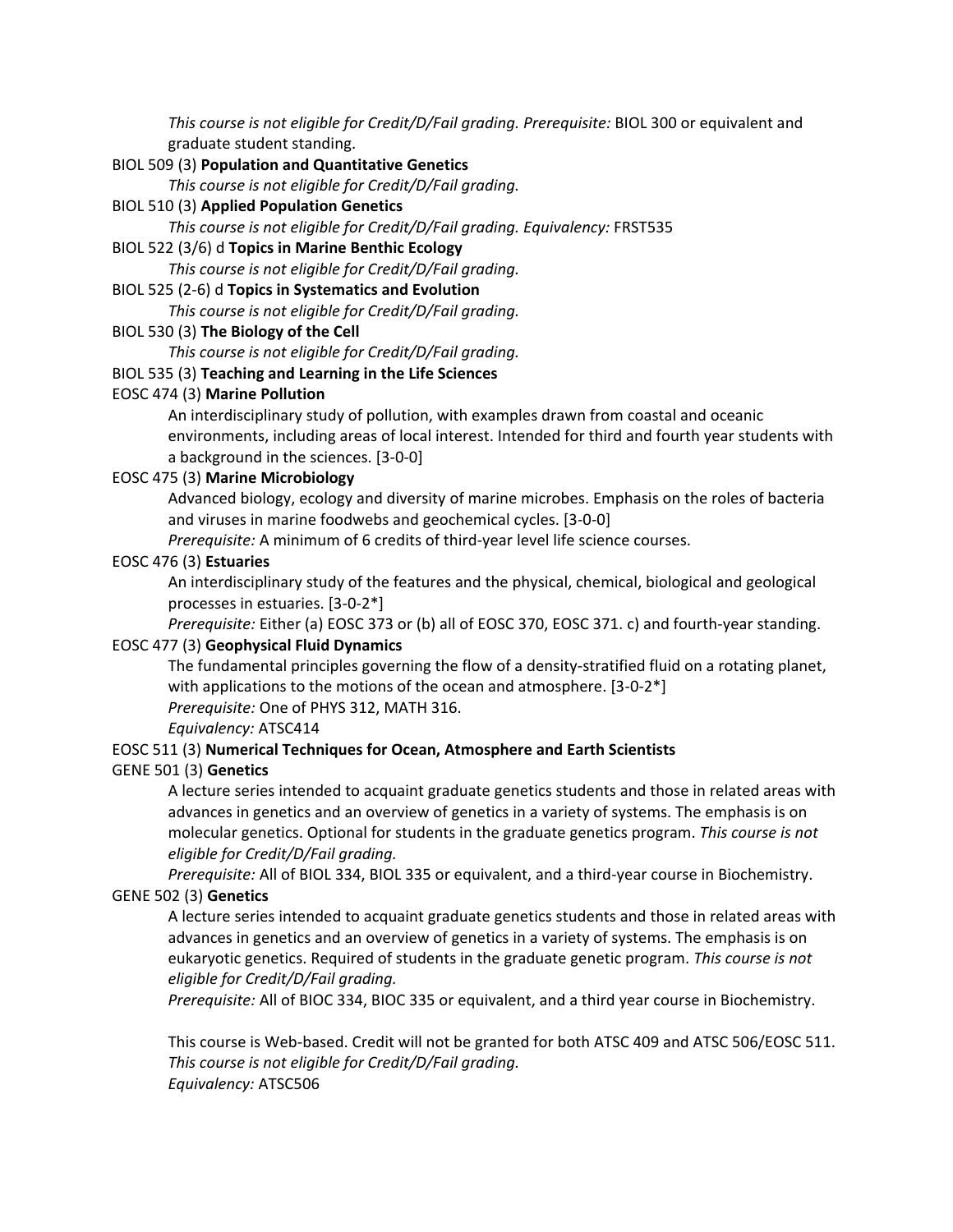*This course is not eligible for Credit/D/Fail grading.*

#### BIOL 537 (3) **Topics in Biotechnology**

Research reviews, class discussions, and presentations about current research in the diverse areas of biotechnology. Topics include the research interests of members of the UBC Biotechnology Laboratory. *This course is not eligible for Credit/D/Fail grading.* [1.5-0]

## BIOL 548 (2-6) c **Advanced Topics in Biology**

*This course is not eligible for Credit/D/Fail grading.*

#### MEDG 410 (3) **Immunogenetics**

Molecular basis of lymphocyte development, activation and adhesion; immunogenetics and the major histocompatibility complex. Consult the Credit Exclusion list within the Faculty of Science section of the Calendar. [3-0-1]

*Prerequisite:* MICB 302 and one of BIOL 334, BIOL 335. A standing of "B" or better is recommended.

*Equivalency:* MICB402

#### MEDG 419 (3) **Developmental Origin of Human Disorders**

Genetic and epigenetic determinants of development from conception to birth. Topics include development of the neural tube, face, heart, endoderm, blastocyst, embryonic stem cells, gastrulation, genomic imprinting, placental complications, chromosomal abnormalities and prenatal diagnosis. Discussions based on published research articles. [3-0-1] *Prerequisite:* One of BIOL 234, BIOL 334 and one of BIOL 331, BIOL 335. A standing of 'B' or higher recommended.

#### MEDG 420 (3) **Human Genomics and Medical Genetics**

Sequence and structure of the human genome. Human genetic evolution. Identification of genes affecting normal and pathological variation. Molecular mechanisms of genetic diseases and disorders. Medical applications of human genetics. [3-0-0]

*Prerequisite:* BIOL 335. A standing of 'B' or higher is recommended.

## MEDG 421 (3) **Genetics and Cell Biology of Cancer**

Molecular mechanisms of oncogenes and tumor suppressors and the effects of oncogenic mutations on the biology of cancer cells. [3-0-0]

*Prerequisite:* BIOL 335 and one of BIOC 300, BIOC 302, BIOC 303, BIOL 350.

#### MEDG 448 (3/6) d **Directed Studies**

A supervised individual program of study of a topic to be agreed upon by a member of faculty and the student. Permission of the appropriate supervisor and the department head is required.

#### MEDG 505 (3) **Genome Analysis**

Investigation of genetic information as it is organized within genomes, genetic and physical map construction, sequencing technologies, gene identification, database accessing and integration, functional organization of genomes from contemporary, historic and evolutionary perspectives. *This course is not eligible for Credit/D/Fail grading.*

*Prerequisite:* All of BIOL 334, BIOL 300.

## MEDG 510 (3) **Advanced Immunogenetics**

Cell-cell interaction, intracellular control mechanisms, analysis of complex physiological systems using transgenic animals and molecular approaches. *This course is not eligible for Credit/D/Fail grading.* [3-0]

*Equivalency:* MICB502

#### MEDG 515 (3) **Mammalian Developmental Genetics**

Genetic determination of morphology and differentiation in human and other mammalian embryos. *This course is not eligible for Credit/D/Fail grading.* [3-0] *Prerequisite:* BIOL 335.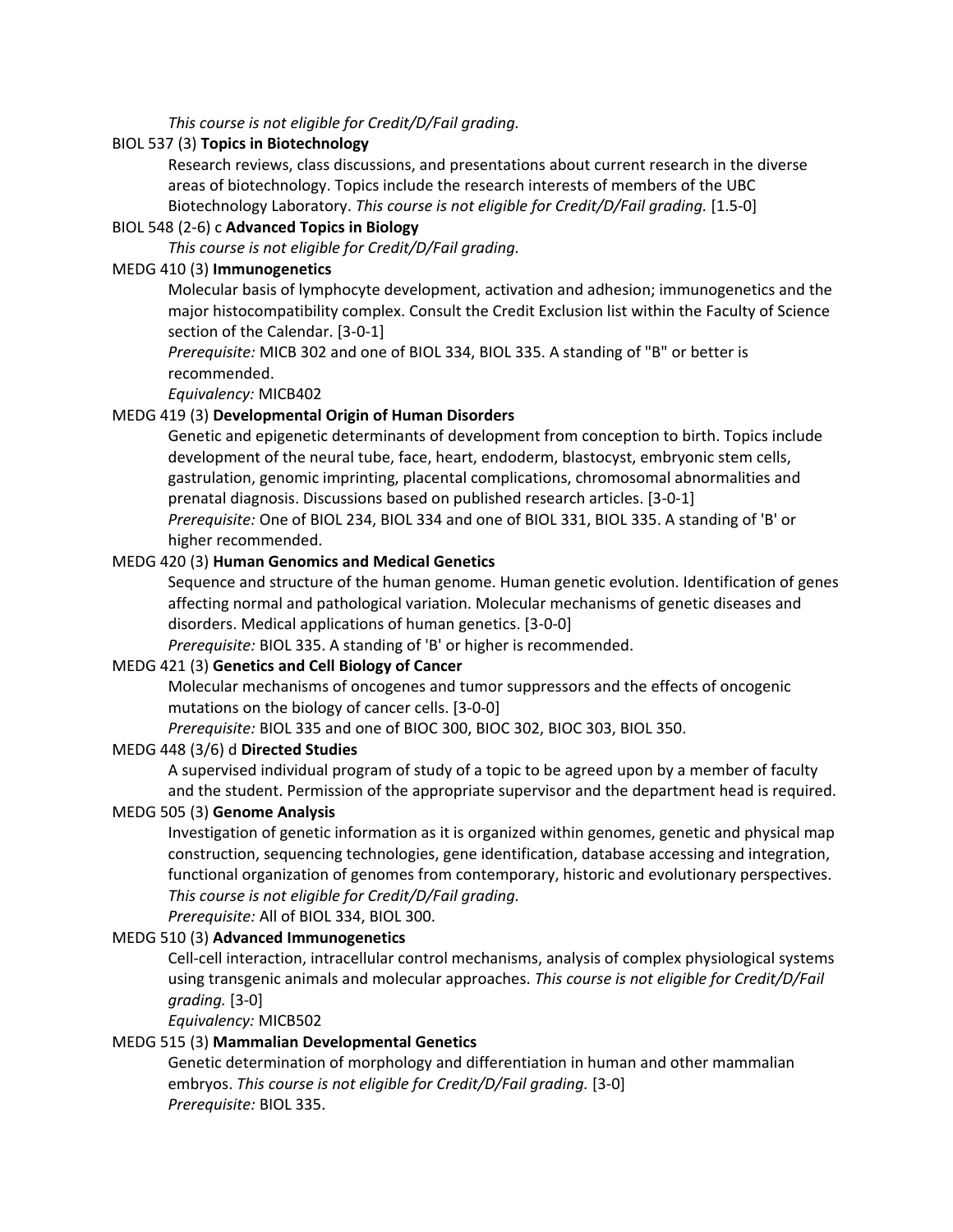#### MEDG 520 (3) **Advanced Human Molecular Genetics**

Genetic variation, genome analysis, cloning of genes for diseases and normal functions, mutation detection, animal models of human genetic disease. *This course is not eligible for Credit/D/Fail grading.* [3-0]

*Prerequisite:* BIOL 334.

## MEDG 521 (3) **Molecular and Cell Biology of Cancer**

Focuses on molecular and cell biology of cancer through a series of lectures, reviews, student presentations and discussion. *This course is not eligible for Credit/D/Fail grading.* [3-0] *Prerequisite:* BIOL 334.

#### *Equivalency:* PATH531 (1989W) MEDG 525 (3) **Medical Population Genetics**

Population genetics, genetic epidemiology and methodology in data analysis applicable to the study of human genes, traits or diseases. *This course is not eligible for Credit/D/Fail grading.* [3- 0]

*Prerequisite:* BIOL 335.

## MEDG 530 (3) **Human Genetics**

Human Mendelian and non-Mendelian inheritance and clinical applications of genetics. *This course is not eligible for Credit/D/Fail grading.* [3-0] *Prerequisite:* BIOL 335.

## MEDG 535 (3) **Genetics and Ethics**

This course is intended to serve the diverse needs of genetic counseling students, research graduate students in genetics, genetic residents and clinical fellows, other health professional students, and graduate students from other sciences and humanities. *This course is not eligible for Credit/D/Fail grading.* [3-0]

## MEDG 545 (3) **Current Topics in Medical Genetics Research**

Critical discussion of current primary research literature in medical genetics. *This course is not eligible for Credit/D/Fail grading.*

## PATH 300 (6) **Background to Medical Laboratory Science**

Introductory lectures and laboratory sessions in clinical chemistry, haematology and blood banking, hospital microbiology, preparation and examination of tissue sections. For Medical Laboratory Science students without previous experience in hospital laboratories. [3-4; 0-0] *Prerequisite:* All of BIOL 112, BIOL 200, BIOL 201, CHEM 123, CHEM 205, CHEM 233, CHEM 235, MICB 202.

#### PATH 301 (4) **Basic and Physical Biochemistry for Medical Laboratory Scientists**

An integrated approach to specific areas of the theoretical and practical aspects of those physical and biological sciences relevant to medical laboratory science. Emphasis will be placed upon the application of basic science to those clinical disciplines practised by the medical laboratory scientist, e.g., histochemistry, clinical chemistry, microbiology, haematology, etc.

#### PATH 303 (4) **Cytogenetics, Tissue Culture & Cytology**

Tissue culture techniques in clinical diagnosis; cytological techniques used in the diagnosis and control of cancer. Sex chromatin determination.

#### PATH 304 (4) **Normal Human Histology**

An advanced lecture and laboratory course in the microscopic structure of the human body necessary for a complete understanding of histochemistry and histopathology.

## PATH 305 (4) **Modern Microscopy**

A lecture and laboratory course in the theoretical and practical application of modern biological microscopes - compound, dissecting, comparison, dark ground, fluorescent, phase contrast, interference and electron microscopes.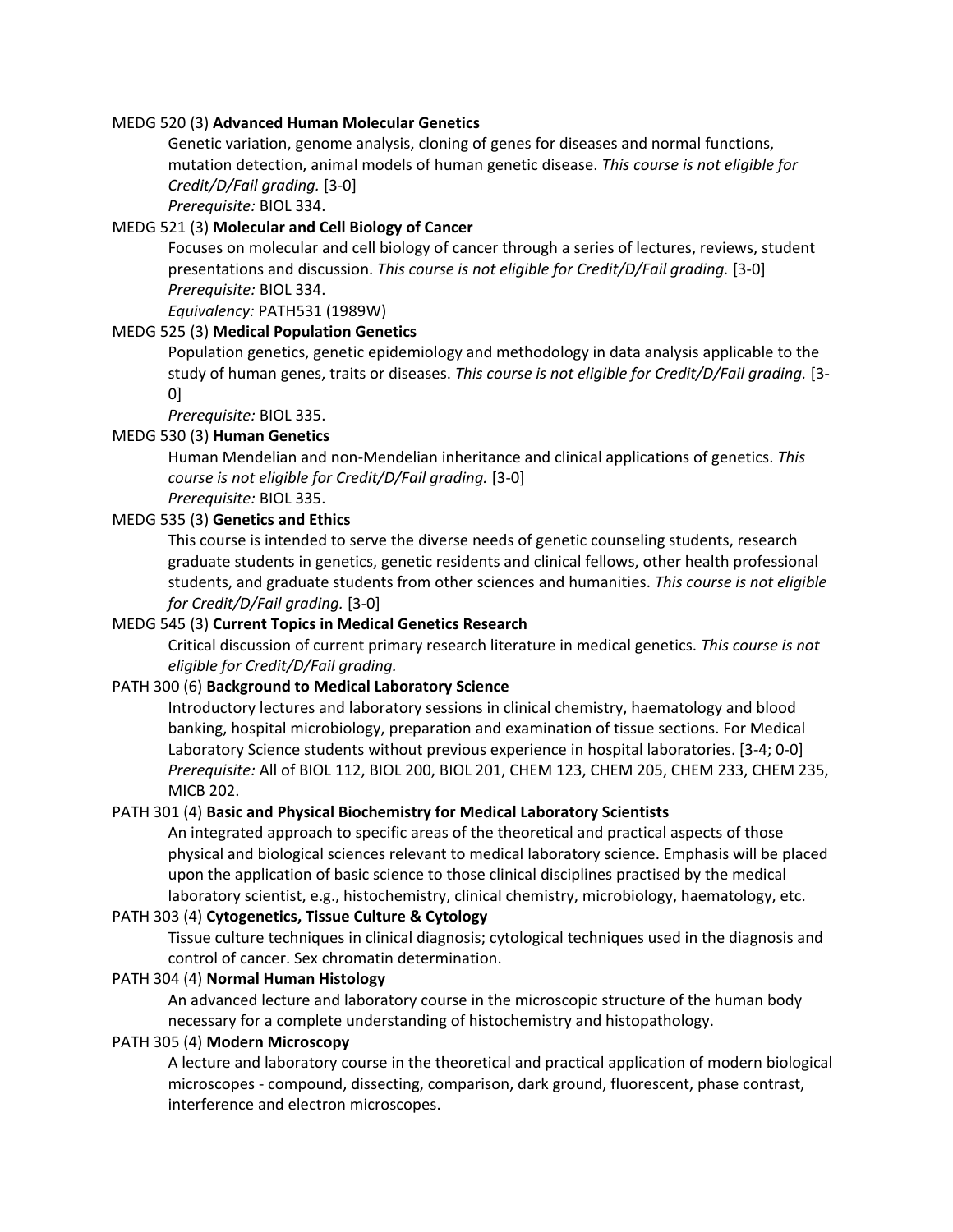#### PATH 306 (2) **Laboratory Safety for Medical Laboratory Scientists**

Control processes for workplace hazards of radiological, chemical, and biological origin.

## PATH 327 (6) **Bacteriology, Mycology, Virology and Parasitology**

Descriptions of each group of human microbial pathogens according to biological attributes, clinical features, pathogenesis and pathology, epidemiology, immunological reactions, laboratory diagnosis, principles of antimicrobial therapy, preventative measures. For students in the Faculty of Medicine B.M.L.Sc.

## PATH 375 (3) **Introduction to Human Pathology**

A lecture-demonstration course designed to acquaint students in the allied health professions with a basic understanding of the causes, natural history, and pathophysiology of common disease processes.

*Prerequisite:* 6 credits each first year BIOL and CHEM

#### PATH 402 (4) **Medical Laboratory Science: Haematology**

A theoretical and practical examination of those modern concepts of haematology which relate to the practice of medical laboratory science.

#### PATH 404 (6) **Diagnostic Histochemistry**

A lecture and laboratory course that encompasses the theory and the practice of currently available histochemical techniques. This course is to supplement the histopathological technique course taken as a requirement for CSLT (RT).

*Prerequisite:* Certification.

#### PATH 405 (3) **Seminars in Current Topics**

Oral and written presentation and critical appraisal of scientific papers.

#### PATH 406 (6) **Clinical Chemistry**

This course will review and discuss the methodology of clinical chemistry in order to put these analytical methods into the broad perspective of the pathophysiology of human disease and biochemistry.

#### PATH 407 (3) **Medical Laboratory Toxicology: Analytical, Clinical**

A theoretical and practical examination of analytical and pathophysiological aspects of clinical and forensic toxicology.

#### PATH 408 (3) **Laboratory Administration**

Personnel management, staff management relationships, stock control, record keeping, etc. Medicolegal aspects of medical laboratory science. Theory and practice of quality control. Use of computers in the medical laboratory.

#### PATH 415 (2) **Immunopathology**

Immunological events causing tissue injury.

## PATH 417 (3/6) c **Human Bacterial Infections**

Students acquire content relating to the virulence factors of the bacteria and the pathophysiology of the host while working through case scenarios on their own and in online groups. Students taking this course must be willing to engage in both self-directed and smallgroup learning.

*Prerequisite:* MICB 202. Or equivalent.

## PATH 427 (3/3) **Basic Principles of Infection Prevention and Control**

This course provides the basic principles to prevent the spread of microorganisms pathogenic to humans. It may be taken towards a Certificate in Infection Control.

#### PATH 437 (3) **Viral Infections in Humans**

Interactions between viruses and humans; pathogenesis; prompt virological diagnosis; rationale for antiviral chemotherapy and prophylaxis. [3-0-0] *Equivalency:* MICB407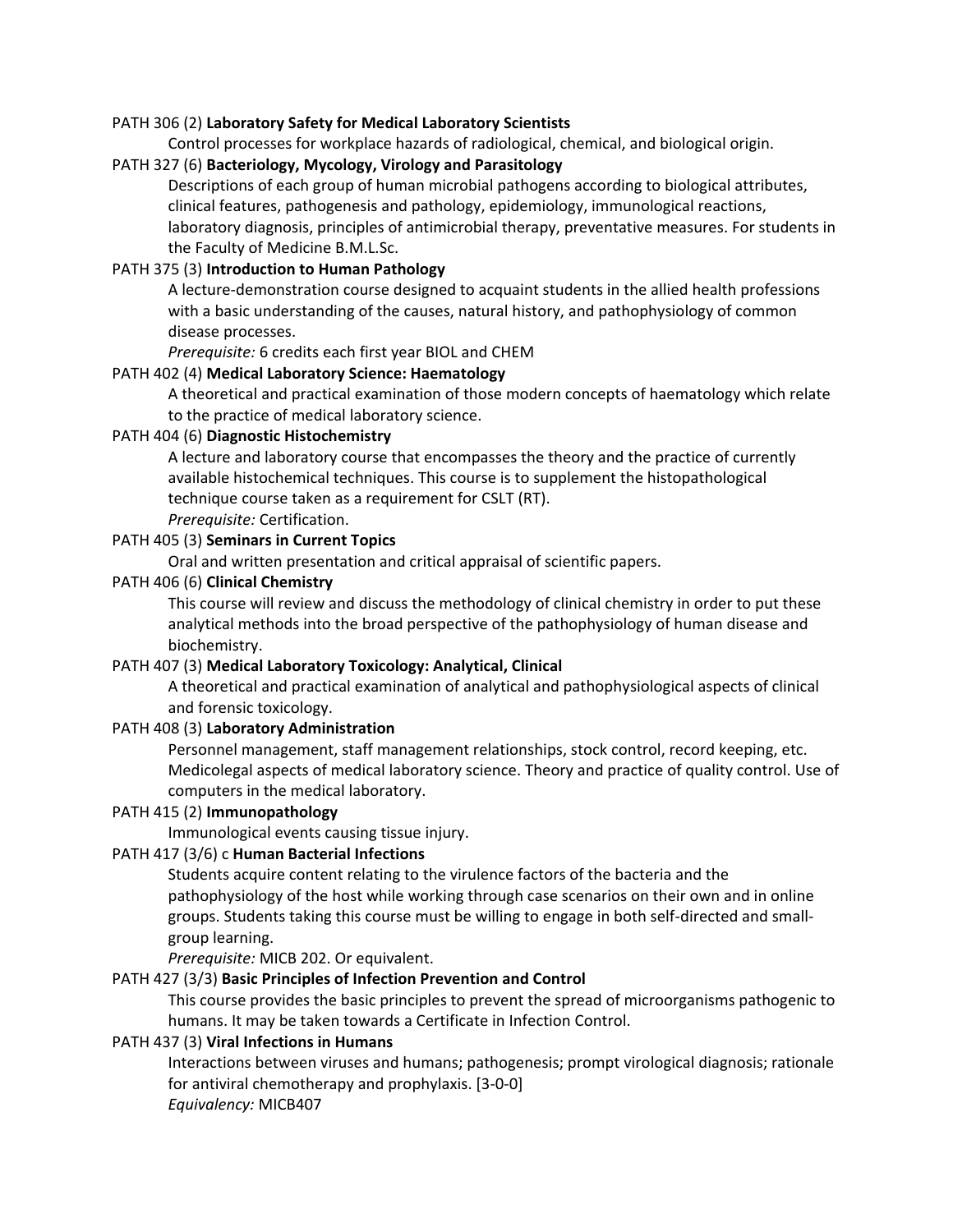#### PATH 451 (3) **Clerkship in Laboratory Medicine and Infection Prevention and Control**

May involve attendance at an approved institution and/or a project assigned by the instructor(s). Instructor permission required. Enrolment may be limited.

#### PATH 452 (3) **Clerkship in Anatomic Pathology**

An elective course open to third-year medical students, designed to familiarize the student with Anatomic Pathology, including Surgical Pathology, Paediatric Pathology, Autopsy Pathology and Cytology. This elective may involve attendance at one or more affiliated hospitals. Registration requires consent of the Department and enrolment may be limited.

#### PATH 453 (0) **Clinical Laboratory Haematology**

Correlative seminars based on haematology case studies relating clinical features to laboratory investigations.

*Equivalency:* MEDI452 (1970W)

#### PATH 457 (3) **Clinical Laboratory Microbiology**

Selected clinical laboratory exercises plus seminars to illustrate the diagnosis and management of patients with microbial infections. Elective course limited to third- and fourth-year medical students.

*Prerequisite:* Departmental approval required.

#### PATH 467 (3) **Basic Microbiology for Infection Control**

The identification, clinical significance, and transmission of pathogenic organisms are presented. This course is available by correspondence or webCT. It may be taken towards fulfillment of the Certificate in Infection Control.

#### PATH 477 (3) **Basic Epidemiology for Infection Control**

Epidemiology, study, design and analysis, and outbreak investigation as it applies to institutional infection control.

*Equivalency:* HCEP401

#### PATH 500 (2-6) d **General Principles of Pathology**

Experimental pathology (2) and general principles of etiology, pathogenesis, disordered physiology and anatomic pathology of common disease processes. *This course is not eligible for Credit/D/Fail grading.*

## PATH 518 (2-4) c **Pulmonary Pathophysiology**

A review of current topics in pulmonary pathophysiology at an advanced level suitable for graduate students majoring in pathology, medicine, surgery or anaesthesiology. Topics will include lung anatomy, ventilation, blood flow, gas and fluid exchange. *This course is not eligible for Credit/D/Fail grading.*

*Prerequisite:* One of PHYL 301, PHYL 303, PHYL 400.

#### PATH 521 (3) **Introduction to the Pathogenesis of Human Disease**

Current medical research; cardiovascular and pulmonary disease. *This course is not eligible for Credit/D/Fail grading.*

*Prerequisite:* Permission of instructor.

## PATH 523 (3) **Principles of Antimicrobial Chemotherapy**

Classification, structure and mode of action of antimicrobial agents. In-depth comparison of factors affecting the activity of antimicrobials in vivo and in vitro. *This course is not eligible for Credit/D/Fail grading.*

*Prerequisite:* All of MICB 200, PATH 427.

#### PATH 527 (2-4) d **Bacteriology, Mycology, Virology and Parasitology**

All groups of microorganisms pathogenic for humans. Clinical features, pathogenesis and pathology, epidemiology, properties of the agents, immunology, laboratory diagnosis, therapy, preventative measures. *This course is not eligible for Credit/D/Fail grading.*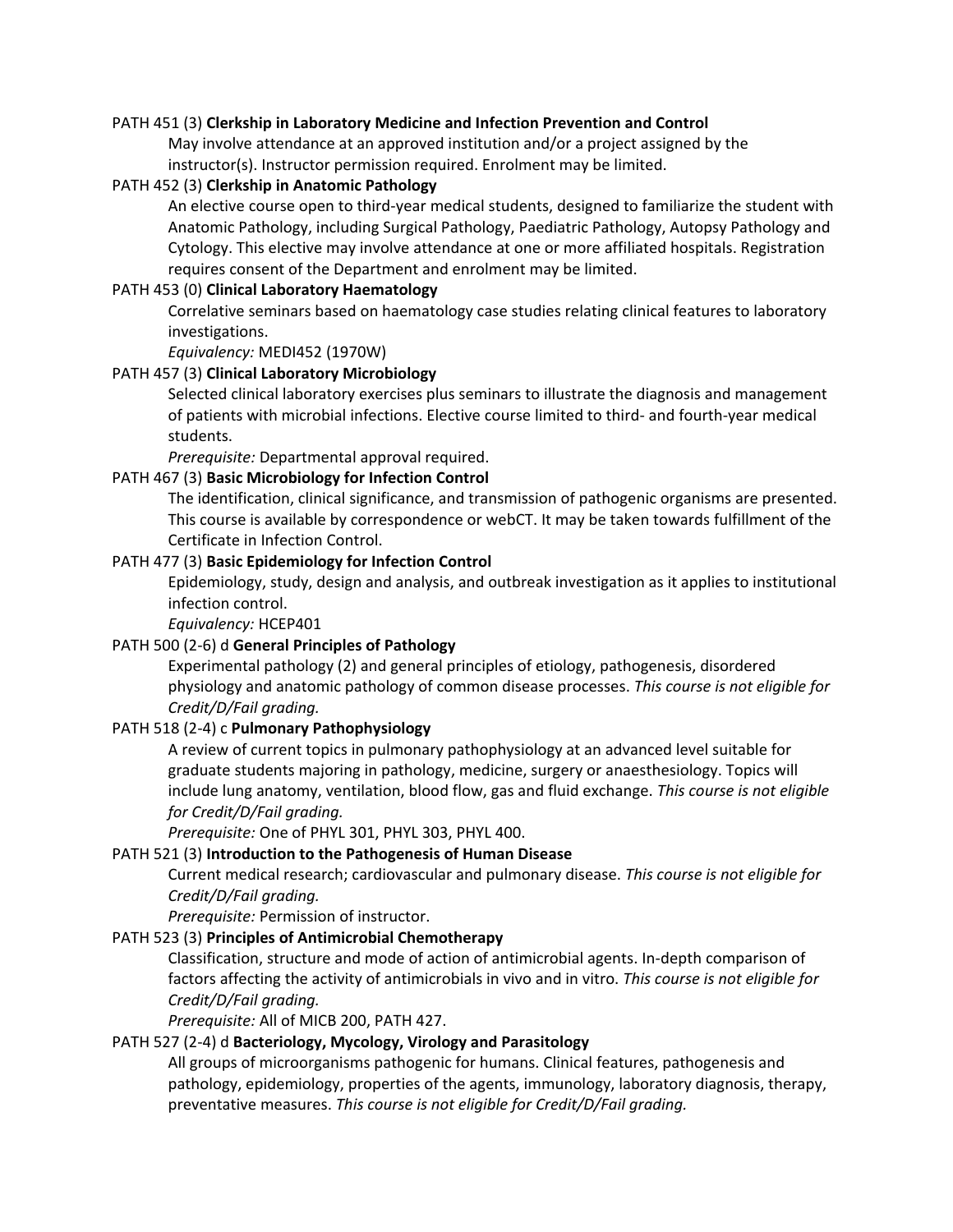#### PATH 530 (3) **Nutrition and Metabolic Aspects of Human Disease**

Molecular effects of changes in nutrient status and metabolism on health. *This course is not eligible for Credit/D/Fail grading.*

*Prerequisite:* Restricted to students registered in the Pathology Graduate Program or instructor approval required.

## PATH 531 (3) **Molecular and Cell Biology of Cancer**

This course focuses on molecular and cell biology of cancer and consists of a series of lectures/reviews combined with discussions and presentations by students on the topics selected by the instructors. Emphasis will be on students' presentations and discussion. *This course is not eligible for Credit/D/Fail grading.* [3-0]

*Prerequisite:* MEDG 421 is recommended. Course coordinator approval is required. *Equivalency:* MEDG521 (1988W)

#### PATH 547 (3) **Techniques in Molecular Biology and Experimental Pathology**

Nucleic acid purification and characterization; restriction enzyme digests; northern and southern blotting; cloning; DNA sequencing; polymerase chain reaction technology; electron microscopy; fluorescein-activated cell sorting. *This course is not eligible for Credit/D/Fail grading.* [0-6]

#### PATH 570 (3) **Cardiovascular Pathophysiology**

Pathogenesis, abnormal physiology, and therapeutic approaches in heart disease including cardiac arrhythmia, heart failure, myocardial infarction, hypertension, atherosclerosis. *This course is not eligible for Credit/D/Fail grading.*

#### PATH 582 (3) **Toxicology III: Environmental Toxicology**

Toxicology and risk assessment of air, water and soil pollutants; food additives; animal and plant toxins; pesticides; heavy metals; solvents. *This course is not eligible for Credit/D/Fail grading.* [3- 0-0]

*Equivalency:* PHAR582

## PATH 583 (3/4) d **Toxicology IV: Molecular Mechanisms of Toxicology**

Activation versus detoxification by cytochromes P-450; the role of the Ah receptor; reactive oxygen species; heavy metals; apoptosis. *This course is not eligible for Credit/D/Fail grading.* [3- 0-0]

*Equivalency:* PHAR583

# **MEDG: Medical Genetics**

# MEDG 410 (3) **Immunogenetics**

Molecular basis of lymphocyte development, activation and adhesion; immunogenetics and the major histocompatibility complex. Consult the Credit Exclusion list within the Faculty of Science section of the Calendar. [3-0-1]

*Prerequisite:* MICB 302 and one of BIOL 334, BIOL 335. A standing of "B" or better is recommended.

*Equivalency:* MICB402

## MEDG 419 (3) **Developmental Origin of Human Disorders**

Genetic and epigenetic determinants of development from conception to birth. Topics include development of the neural tube, face, heart, endoderm, blastocyst, embryonic stem cells, gastrulation, genomic imprinting, placental complications, chromosomal abnormalities and prenatal diagnosis. Discussions based on published research articles. [3-0-1] *Prerequisite:* One of BIOL 234, BIOL 334 and one of BIOL 331, BIOL 335. A standing of 'B' or

higher recommended.

MEDG 420 (3) **Human Genomics and Medical Genetics**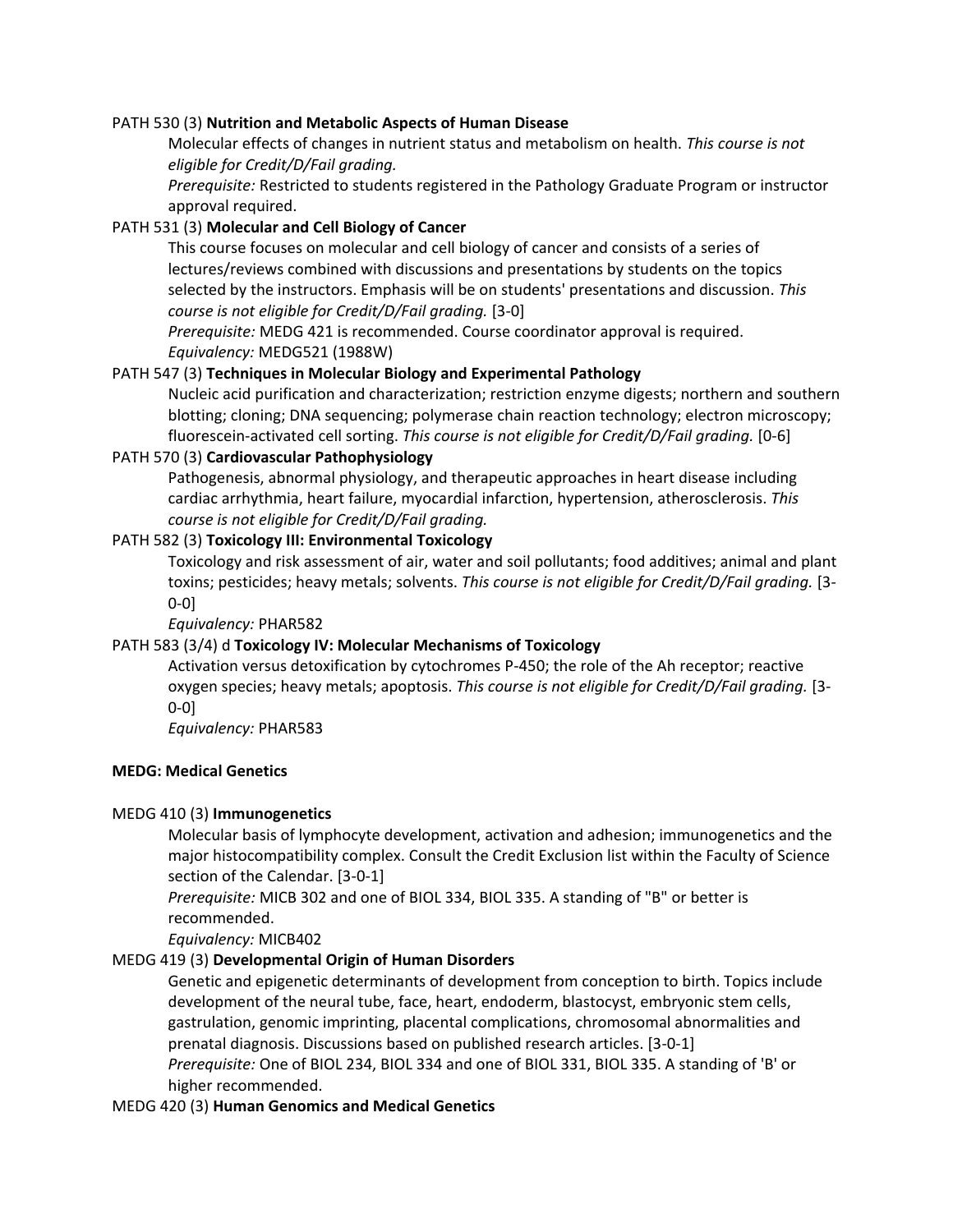Sequence and structure of the human genome. Human genetic evolution. Identification of genes affecting normal and pathological variation. Molecular mechanisms of genetic diseases and disorders. Medical applications of human genetics. [3-0-0]

*Prerequisite:* BIOL 335. A standing of 'B' or higher is recommended.

## MEDG 421 (3) **Genetics and Cell Biology of Cancer**

Molecular mechanisms of oncogenes and tumor suppressors and the effects of oncogenic mutations on the biology of cancer cells. [3-0-0]

*Prerequisite:* BIOL 335 and one of BIOC 300, BIOC 302, BIOC 303, BIOL 350.

#### MEDG 448 (3/6) d **Directed Studies**

A supervised individual program of study of a topic to be agreed upon by a member of faculty and the student. Permission of the appropriate supervisor and the department head is required.

#### MEDG 505 (3) **Genome Analysis**

Investigation of genetic information as it is organized within genomes, genetic and physical map construction, sequencing technologies, gene identification, database accessing and integration, functional organization of genomes from contemporary, historic and evolutionary perspectives. *This course is not eligible for Credit/D/Fail grading.*

*Prerequisite:* All of BIOL 334, BIOL 300.

# MEDG 510 (3) **Advanced Immunogenetics**

Cell-cell interaction, intracellular control mechanisms, analysis of complex physiological systems using transgenic animals and molecular approaches. *This course is not eligible for Credit/D/Fail grading.* [3-0]

*Equivalency:* MICB502

#### MEDG 515 (3) **Mammalian Developmental Genetics**

Genetic determination of morphology and differentiation in human and other mammalian embryos. *This course is not eligible for Credit/D/Fail grading.* [3-0] *Prerequisite:* BIOL 335.

#### MEDG 520 (3) **Advanced Human Molecular Genetics**

Genetic variation, genome analysis, cloning of genes for diseases and normal functions, mutation detection, animal models of human genetic disease. *This course is not eligible for Credit/D/Fail grading.* [3-0]

*Prerequisite:* BIOL 334.

#### MEDG 521 (3) **Molecular and Cell Biology of Cancer**

Focuses on molecular and cell biology of cancer through a series of lectures, reviews, student presentations and discussion. *This course is not eligible for Credit/D/Fail grading.* [3-0] *Prerequisite:* BIOL 334.

*Equivalency:* PATH531 (1989W)

#### MEDG 525 (3) **Medical Population Genetics**

Population genetics, genetic epidemiology and methodology in data analysis applicable to the study of human genes, traits or diseases. *This course is not eligible for Credit/D/Fail grading.* [3- 0]

*Prerequisite:* BIOL 335.

#### MEDG 530 (3) **Human Genetics**

Human Mendelian and non-Mendelian inheritance and clinical applications of genetics. *This course is not eligible for Credit/D/Fail grading.* [3-0] *Prerequisite:* BIOL 335.

# MEDG 535 (3) **Genetics and Ethics**

This course is intended to serve the diverse needs of genetic counseling students, research graduate students in genetics, genetic residents and clinical fellows, other health professional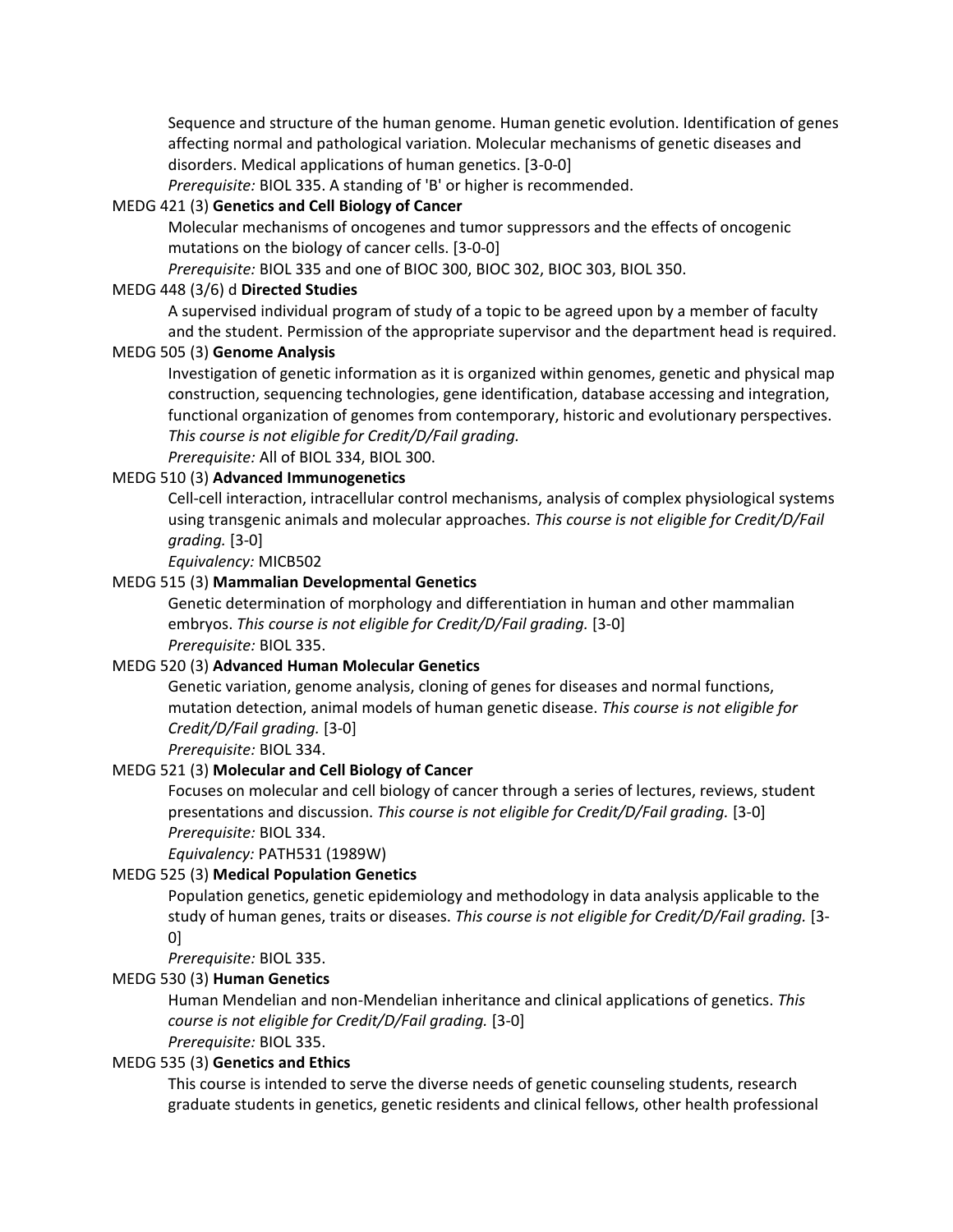students, and graduate students from other sciences and humanities. *This course is not eligible for Credit/D/Fail grading.* [3-0]

# MEDG 540 (3) **Seminar**

All seminars will be presented by graduate students in the Department of Medical Genetics. Although students will be encouraged to attend these seminars throughout their graduate studies, credit will only be available for one year. *This course is not eligible for Credit/D/Fail grading.* [2-0]

# MEDG 545 (3) **Current Topics in Medical Genetics Research**

Critical discussion of current primary research literature in medical genetics. *This course is not eligible for Credit/D/Fail grading.*

## **CELL: Cell and Developmental Biology**

## CELL 501 (3) **Cell and Developmental Biology Research Literature**

Development of written communication and critical thinking skills. *This course is not eligible for Credit/D/Fail grading.*

*Prerequisite:* BIOL 530.

# CELL 502 (1.5) **Current Topics in Developmental Biology**

Cellular and molecular mechanisms of development from the earliest stages of axis formation to organogenesis. *This course is not eligible for Credit/D/Fail grading.*

# CELL 503 (1.5) **Current Topics in Cellular Communication**

Cellular communication within tissues by direct contact and by modulating and responding to the microenvironment. *This course is not eligible for Credit/D/Fail grading.*

# CELL 504 (1.5) **Current Topics in Cytoskeleton and Cell Motility**

Structure and function of the cytoskeleton, and its involvement in various forms of cell and intracellular motility. *This course is not eligible for Credit/D/Fail grading.*

# CELL 505 (1.5) **Current Topics in Intracellular Trafficking**

Organization of membranes and organelles within cells and how molecules are targeted to intracellular sites. *This course is not eligible for Credit/D/Fail grading.*

## CELL 506 (1.5) **Fluorescence Microscopy**

Principles and applications in biological research. *This course is not eligible for Credit/D/Fail grading.*

# CELL 507 (1.5) **Special Techniques and Protocols in Cell and Developmental Biology**

*This course is not eligible for Credit/D/Fail grading.*

## CELL 508 (1.5) **Molecular Genetic Analysis**

Methodologies and resources for genetic analysis of cellular function. *This course is not eligible for Credit/D/Fail grading.*

## CELL 509 (1.5) **Cell Systems Biology**

The integration of basic cellular processes to produce a functioning cell. *This course is not eligible for Credit/D/Fail grading.*

## CELL 510 (1.5) **Molecular Embryology**

Examination of the molecular interactions that underlie the later stages of embryological development. *This course is not eligible for Credit/D/Fail grading.*

## CELL 511 (1.5) **Cellular and Molecular Mechanisms of Human Disease**

Cell biology in the age of evidence-based medicine. *This course is not eligible for Credit/D/Fail grading.*

## CELL 512 (1.5) **Gene and Cell-based Therapies for Disease**